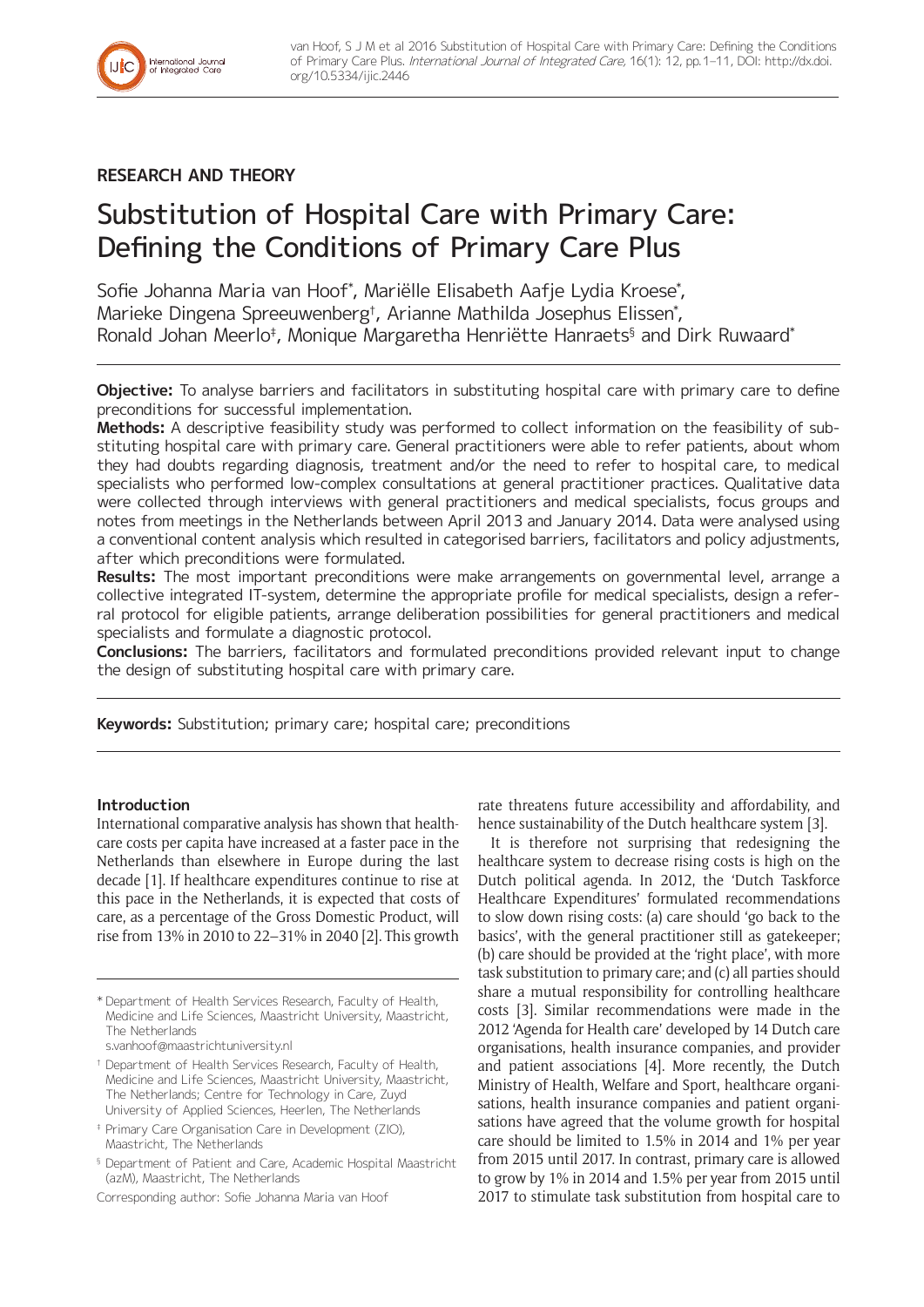primary care and to avoid unnecessary referrals to hospital care [5].

As recommended by health insurance companies, the Dutch Ministry of Health, Welfare and Sport has labelled nine regions across the Netherlands as pioneer sites in April 2013. These regions started experiments to avoid unnecessary expensive care and to achieve improvement on the quality of health care. The minister will actively monitor these regions over the coming years until 2017. One of these regions is Maastricht-Heuvelland with initiative 'Blue Care' [6]. Blue Care aims to achieve more sustainable care by initiating different interventions according to the Triple Aim principle [7]. They state that to achieve high quality care improvements, three aims should be linked: reduced care costs per capita should coincide with improved population health and patient experiences [7–9].

In this perspective, shifting tasks from hospital care to primary care is proposed as one option to comply with these principles, and may lead to advantages in terms of quality of care, fewer referrals to hospital care, shorter waiting lists and lower costs for patients [10–17]. Therefore, as part of the Blue Care initiative, a so called Primary Care Plus intervention was developed with the aim of creating substitution and stimulating integrated care by allowing medical specialists to perform consultations within primary care.

Because barriers and facilitators of Primary Care Plus have not systematically been investigated yet, a feasibility study of Primary Care Plus was conducted in a small setting within the Blue Care initiative. Understanding the barriers and facilitators for implementation is firstly crucial to assess the feasibility of Primary Care Plus, and to find out what preconditions are required for a successful roll-out of Primary Care Plus in the entire Blue Care initiative. An evaluation of a quality process contributes to gaining insight into the feasibility and experiences of stakeholders with a specific intervention in order to develop and improve certain quality improvement interventions [18]. Therefore, our research questions were *(1) What are the barriers and facilitators of Primary Care Plus?* and *(2) What are the necessary preconditions to successfully implement Primary Care Plus in the Blue Care initiative and beyond?* These preconditions can provide input for other regions that will start implementing Primary Care Plus and input for policy implications at the national level. The effects of Primary Care Plus on the Triple Aim principle will be subject of future studies.

#### **Methods**

#### **Design**

This study was part of a mixed methods study on the feasibility of the Primary Care Plus intervention which was conducted at the pioneer site Blue Care. In this descriptive study, we applied a qualitative design. Data regarding process information was collected through interviews with involved general practitioners and medical specialists and through notes from all meetings with various working groups to identify barriers and facilitators and proposed solutions in order to formulate preconditions for Primary Care Plus.

#### **Setting**

The Blue Care initiative is a partnership between the only primary care organisation in the region 'Care in Development' (in Dutch 'Zorg In Ontwikkeling'), the academic hospital Maastricht, the patient representative foundation 'House of Care' (in Dutch 'Huis voor de Zorg'), and the most dominant health insurance company VGZ in this region. The name Blue Care is used as an analogy for green power to indicate the importance of behavioural change to achieve sustainable care for the future. Blue Care works according to pillars which are defined in a covenant [6]. The first pillar defines the need for changing the healthcare system and incorporates interventions in the care process. One of these interventions is Primary Care Plus. The last pillar concerns the need for achieving behavioural change in citizens, patients, health professionals, health managers and financiers. The partnership between Care in Development and the academic hospital Maastricht is already known for its long-term relationship and collaboration history, for example in the 'joint consultation model' [16, 17, 19].

#### **Intervention**

The seven-month Primary Care Plus feasibility study ran from April 2013 till January 2014 (July and August 2013 were excluded) as part of the Blue Care initiative. Seventeen general practitioners from various practices were able to refer non-acute patients, about whom they had doubts regarding diagnosis and/or treatment and whether or not to refer the patient to the hospital to Primary Care Plus. Medical specialists performed Primary Care Plus in consultation rooms at general practitioner practices. The medical specialists examined the patients in a shorter time compared to a consultation in the hospital, and provided advice to the general practitioner afterwards. The general practitioner remained responsible for the patient. The maximum number of visits to Primary Care Plus per patient and per medical complaint was two and the maximum consultation time was 20–30 minutes for a first consultation and 10–15 minutes for a recurrent consultation, depending on the medical specialty. Medical specialists only had access to (diagnostic) materials which were available in the general practitioner practices and thus were only able to perform care not requiring the facilities of the hospital.

The involved general practitioners consisted of two groups:

The intervention group consisted of ten general practitioners working in six practices with 17,416 patients and 13 medical specialists representing five medical specialties (internal medicine  $(n = 2)$ , cardiology  $(n = 1)$ , neurology  $(n = 1)$ , dermatology  $(n = 2)$  and orthopaedics  $(n = 7)$ from the academic hospital Maastricht who performed consultations on a weekly or two-weekly basis within their general practitioner practices.

The referral group consisted of seven general practitioners working in six practices with 14,906 patients. In these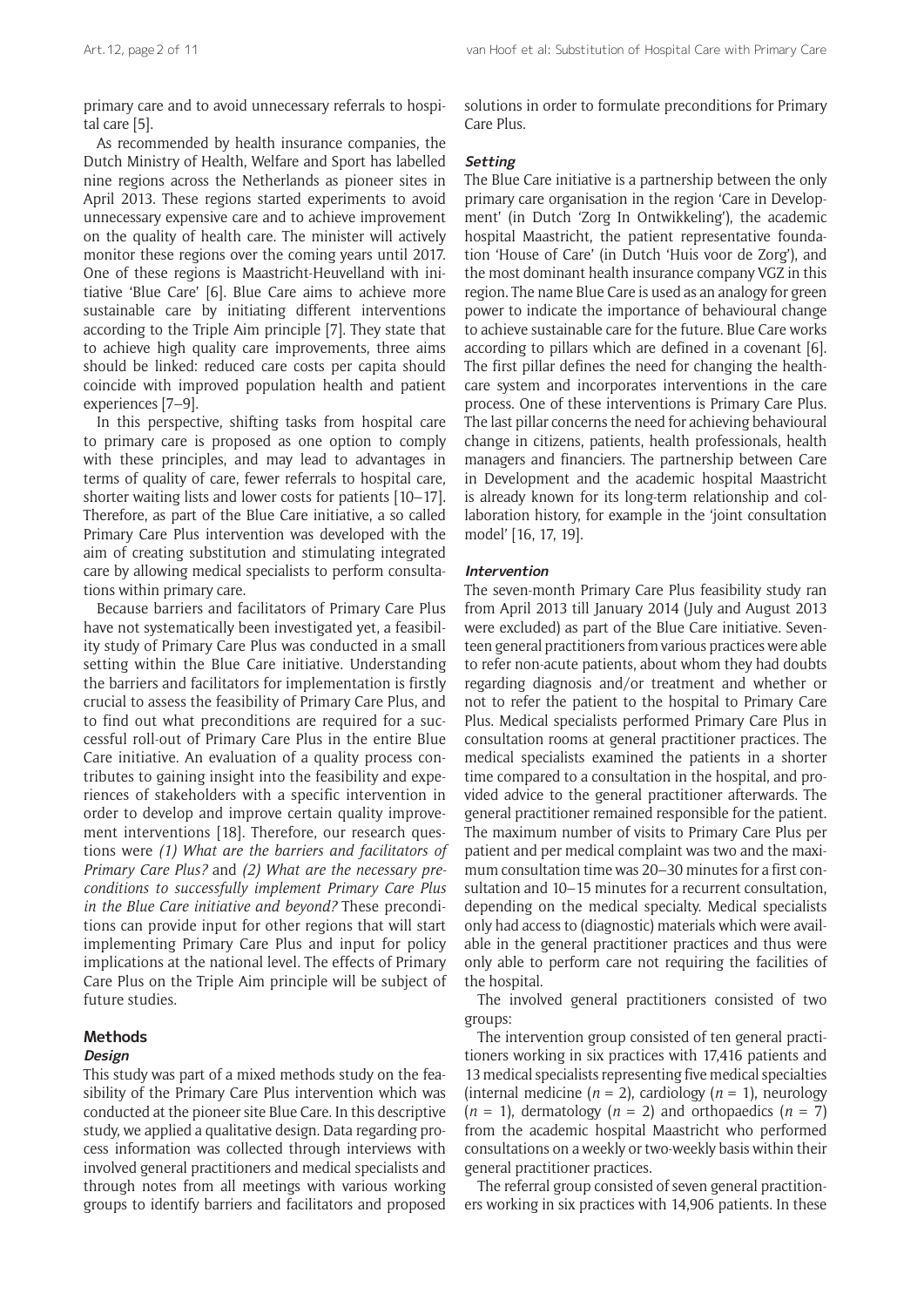practices the medical specialists were not represented. Patients eligible for Primary Care Plus were referred to one of the six practices of the intervention general practitioners.

General practitioners in Maastricht-Heuvelland work with referral organisation TIPP (Transmural Interactive Patient Platform). The call centre of TIPP guides patients referred to specialist care by their general practitioner for an appointment. TIPP collected information about quality of care and waiting lists for healthcare organisations in the region.

## **Measurements**

#### **Interviews with general practitioners and medical specialists**

Prior to the start of the feasibility study, semi-structured face-to-face interviews with involved general practitioners  $(n = 4)$ , involved medical specialists  $(n = 4)$  and chiefs of medical departments at the academic hospital Maastricht (*n* = 3) were conducted by researchers (M.S. and A.E.). Interviews took place at the workplaces of the interviewees. They were recorded using audio-recording devices and lasted on average 37 minutes. Topics included: (1) expectations of stakeholders regarding Primary Care Plus; (2) definition of Primary Care Plus; (3) expected outcomes of Primary Care Plus; (4) practical implications of Primary Care Plus; and (5) the most important indicators for measuring the outcomes of Primary Care Plus. Recording files were transcribed and coded manually according to barriers, facilitators and policy adjustments.

#### **Observational notes: meetings of working groups**

To manage the Primary Care Plus project, different working groups, which were hierarchically positioned under the steering committee and project management, were composed (see **Figure 1**). The working groups focused on the deployment and formation of specialists from medical departments, logistics, monitoring the practice of Primary Care Plus in a users' council, and creating a business model in a joint venture, respectively. The steering committee was responsible for making decisions at the managerial level and had the final responsibility. The project management took care of the implementation of these decisions and was member of each working group. The working group for deployment of medical departments discussed the employability of the medical specialists per department. The logistics working group monitored the organisational process and took care of the IT and logistical issues. Usability and feasibility of the Primary Care Plus process were checked by the users' council. The joint venture working group was concerned with organising a business model and arranging necessary legal requirements. In addition to this organogram, a research team was created to make sure the process could be studied scientifically. The meetings of the project management and all working groups ( $n = 45$ ) were observed (S.H.) and



**Figure 1:** Organisation chart of the Primary Care Plus project.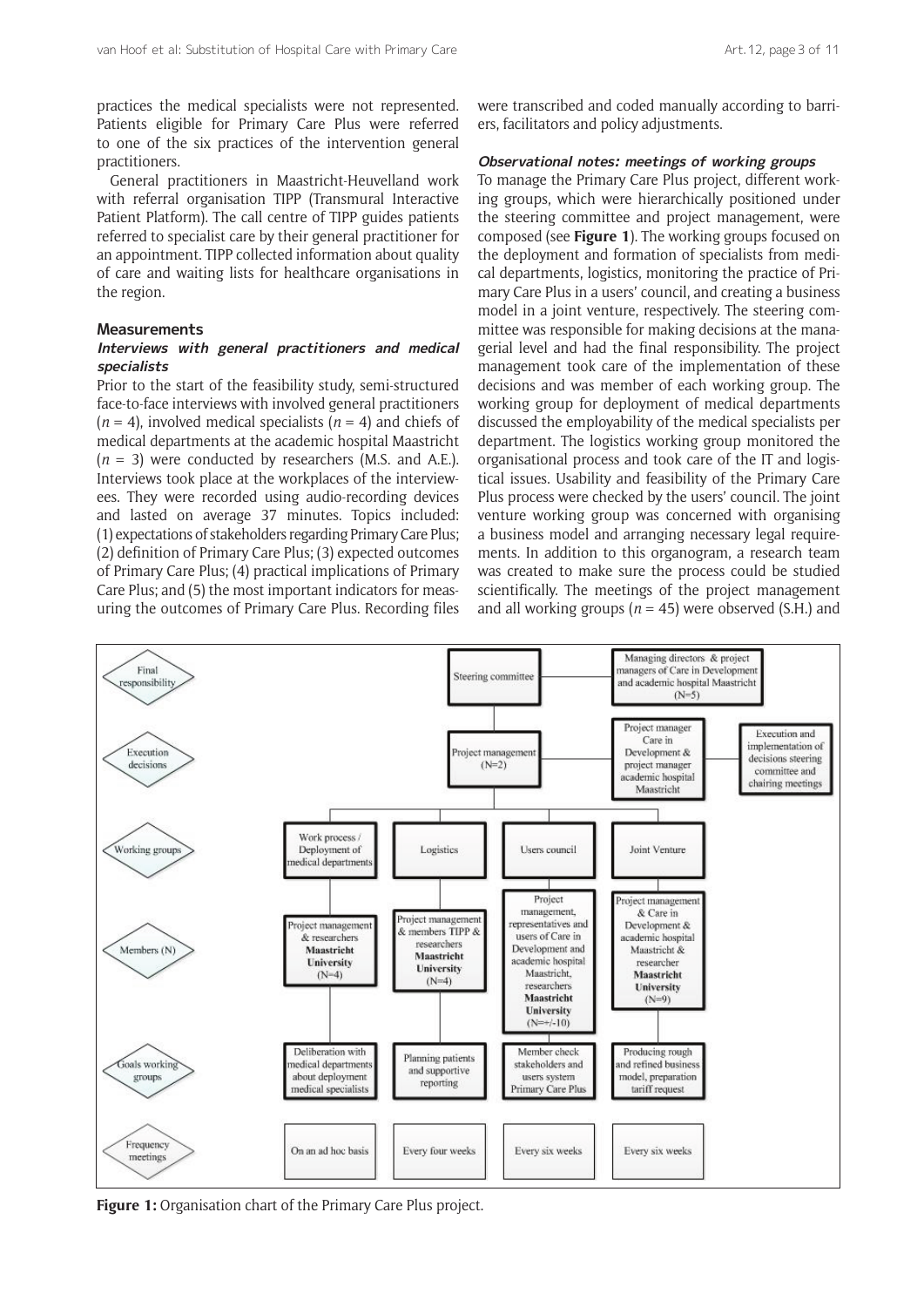documented by note keeping and also coded according to barriers, facilitators and policy adjustments.

# **Focus group with involved Primary Care Plus stakeholders**

During the study, intermediate results about barriers and facilitators were presented to involved general practitioners ( $n = 8$ ) and medical specialists ( $n = 8$ ) during two focus groups. The aim of these focus groups was receiving feedback from stakeholders about their experiences with these barriers and facilitators and about possible policy adjustments. These focus groups were audio recorded and lasted on average 79 minutes.

## **Analysis**

The interviews and the notes from the meetings of the project management and working groups were analysed using a conventional content analysis method [20] resulting in barriers and facilitators. The barriers and facilitators were then combined by S.H., M.S., M.K. and D.R. in seven main themes which are based on the issues that were most frequently mentioned by interviewees, participants of the project management and working groups and participants of the focus groups. The barriers and facilitators resulted in policy adjustments during the feasibility study in Blue Care. General preconditions were formulated based on these barriers, facilitators and policy adjustments. The analysis process and the formulation of general preconditions was carried out by S.H. and regularly discussed and updated with M.S., M.K. and D.R.

#### **Member check with the project management**

A member check, also known as respondent validation, is a way to discuss the results found in the interviews and the observational notes [21]. To perform a member check and to analyse whether the project managers of Care in Development and the academic hospital Maastricht recognised the barriers, facilitators and policy adjustments and pre-conditions based on the results of this study, a meeting was organised.

This Primary Care Plus feasibility study was exempt from review by the Medical Research and Ethics Committee (Application number: 13-5-042) since it was not liable according to the Dutch Medical Research (Human Subjects) Act [22].

#### **Results**

The interviews, the notes from meetings of the project management and working groups and the focus groups resulted in barriers and facilitators which were described in the second column in **Table 1**. These barriers and facilitators were categorised into seven main themes formulated by S.H., M.S., M.K. and D.R., described in the first column. The third column depicts the policy adjustments the Blue Care steering committee opted to change and improve Primary Care Plus in response to the barriers and facilitators found. In response to these barriers, facilitators and policy adjustments, general preconditions were formulated which initiators should keep in mind when starting Primary Care Plus.

The analysis showed that participants in this study came up with similar barriers, facilitators and topics. In addition, the member check with the project management showed that they agreed with the results and the categorisation into main themes.

#### **Arrangements**

Based on the interviews and notes from the working group meetings, that all stakeholders underlined the pillars of Blue Care and Primary Care Plus seemed an important step to secure the future of Primary Care Plus [6]. Covenant Blue Care was signed by the boards of all stakeholder organisations which showed strong mutual trust. All parties acknowledged the need for collaboration and showed their willingness for blurring the boundaries between primary and hospital care. Interviews made clear that all general practitioners, medical specialists and project leaders involved, broadly praised the willingness of all stakeholders to collaborate in this project, even if market positions were threatened. They believed Primary Care Plus has the potential to substitute hospital care with primary care. However, to keep all stakeholders committed in the future, there was an increasing demand for the creation of a business model, a special tariff for Primary Care Plus consultations and arrangements in legal terms (e.g. adapting the Competition Act) (see **Table 1** 'I'). The business model mentioned includes a description of the possibilities of Primary Care Plus, the target population and a broad cost-benefit analysis. Because Primary Care Plus is assumed to be cheaper compared to hospital care, Blue Care is willing to negotiate a cheaper tariff for Primary Care Plus consultations with health insurance companies. In addition, the steering committee is also arranging to indemnify patients for paying mandatory deductibles for a consultation in Primary Care Plus. However, a prerequisite for this negotiation is that Blue Care arranges legal agreements with the health authorities in the Netherlands according to The Dutch Law on Competition [23] to approve possible cartel formation. These considerations are also preconditions for other Primary Care Plus initiatives in this country and beyond.

#### **IT-systems**

During the feasibility study, general practitioners and medical specialists experienced problems regarding the non-existing link between these systems (**Table 1** 'II'). General practitioners and medical specialists have their own information systems, and TIPP has its own TIPPapplication. The steering committee will take care of the creation of a Primary Care Plus application where all medical systems are linked and accessible via the portal of the application. A general precondition on IT-systems is that stakeholders should be able to have access to all different IT-systems involved.

#### **Participation and involvement of all care providers**

Members of the working groups experienced great involvement by all participating general practitioners, medical specialists and project leaders of Primary Care Plus. However, not all employees of general practitioner practices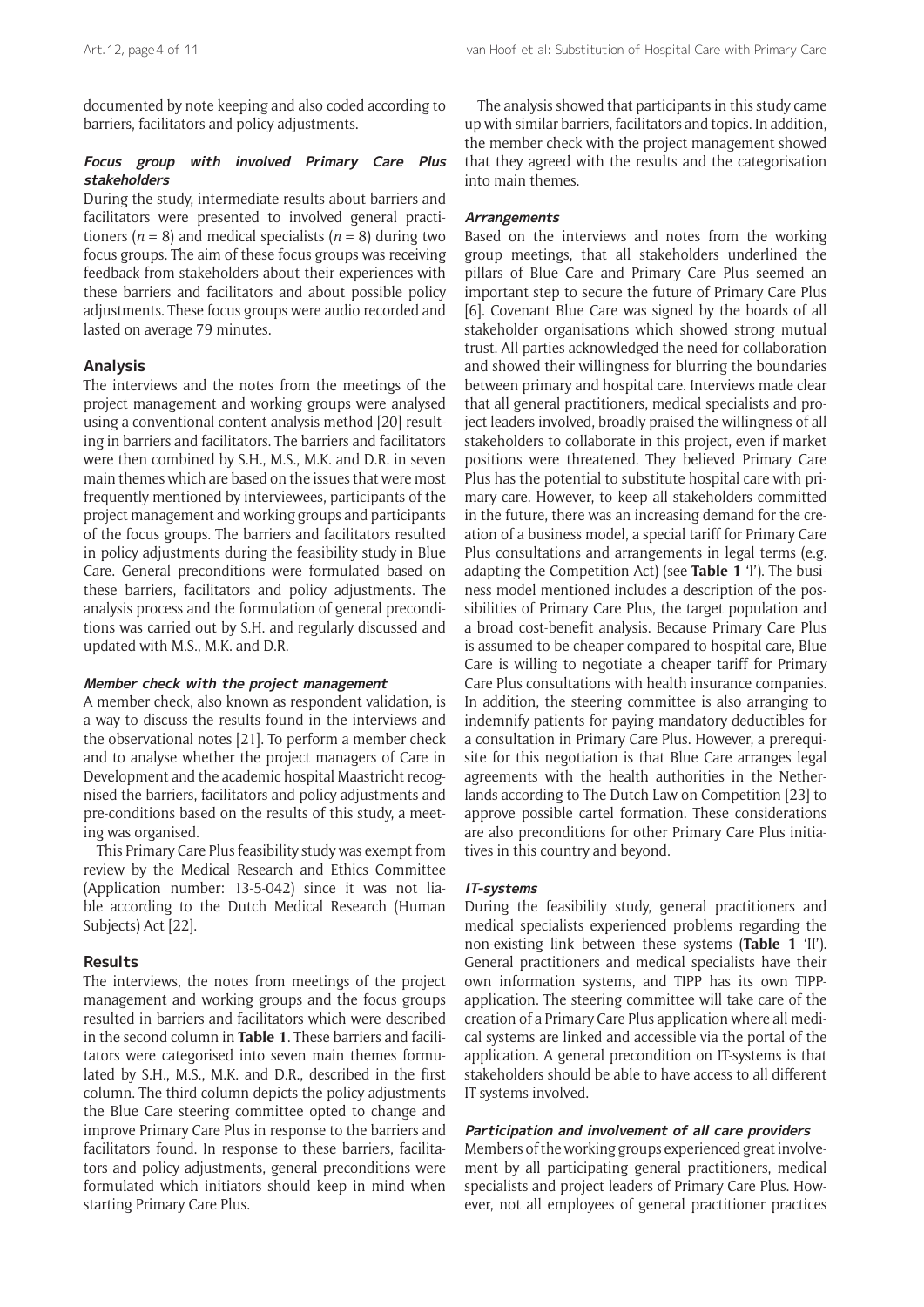| <b>Main theme</b>                                                             | Barriers (b) and facilitators (f)                                                                                                                                                                                                                                                                                                                                                                                                                                                                                                                                                               | <b>Policy adjustments in Blue Care</b>                                                                                                                                                                                                                                                                                                                                                                                               | <b>Preconditions</b>                                                                                                                                                                                                                                |
|-------------------------------------------------------------------------------|-------------------------------------------------------------------------------------------------------------------------------------------------------------------------------------------------------------------------------------------------------------------------------------------------------------------------------------------------------------------------------------------------------------------------------------------------------------------------------------------------------------------------------------------------------------------------------------------------|--------------------------------------------------------------------------------------------------------------------------------------------------------------------------------------------------------------------------------------------------------------------------------------------------------------------------------------------------------------------------------------------------------------------------------------|-----------------------------------------------------------------------------------------------------------------------------------------------------------------------------------------------------------------------------------------------------|
| I Arrangements                                                                | 1. Signed covenant Blue Care-shows<br>mutual trust between all<br>stakeholders (f)<br>2. Potential lack of long-term<br>commitment (b)<br>3. Willingness of stakeholders to<br>redesign structure of health care<br>in region (f)                                                                                                                                                                                                                                                                                                                                                               | 1. Creation of a business model<br>2. Arrangement of a special tariff<br>for Primary Care Plus<br>3. Organisation of legal agreements<br>with Dutch Care Authority                                                                                                                                                                                                                                                                   | - Put effort in mutual trust<br>between stakeholders<br>- Designate an integrator<br>- Pursue a common goal<br>(substitution)<br>- Arrange legal agreements                                                                                         |
| II IT-systems                                                                 | 1. Referral organisation TIPP was<br>not able to make appointments<br>in hospital information system (b)<br>2. Appointment application of<br>referral organisation TIPP was not<br>available in general practitioner<br>practices (b)<br>3. Hospital and general practitioner<br>information systems were not<br>linked with each other (b)                                                                                                                                                                                                                                                     | 1. Possibility for referral organisation<br>to make appointments directly in<br>the agenda system of the medical<br>specialties<br>2. +3. Creation of a Primary Care<br>Plus application in which all<br>stakeholders (general practitioners,<br>medical specialists, TIPP) have<br>access                                                                                                                                           | – Arrange a collective<br>IT-system where appointment<br>system and information<br>systems from general<br>practitioners and the<br>(academic) hospital are<br>integrated                                                                           |
| III Participation and<br>involvement of all<br>care providers                 | Assistants of general practitioners<br>were not informed about Primary<br>Care Plus and did not know how to<br>support medical specialists working<br>in their practice (b)                                                                                                                                                                                                                                                                                                                                                                                                                     | 1. Organisation of information<br>sessions for all care providers<br>2. Development of an internet<br>forum, where all information<br>about the project is available                                                                                                                                                                                                                                                                 | - Make sure all stakeholders<br>are informed about the ins<br>and outs of the intervention<br>and their responsibilities,<br>e.g. through information<br>sessions                                                                                   |
| IV Profile of medical<br>specialist                                           | 1. General practitioners only<br>accepted advice from medical<br>specialists who had considerable<br>experience in their working field<br>(b/f)<br>2. Medical specialists had different<br>coping styles with Primary Care<br>Plus and the paradigm shift in<br>health care $(b/f)$                                                                                                                                                                                                                                                                                                             | $1. + 2.$ Determination of a profile for<br>the medical specialist in Primary<br>Care Plus:<br>a. Senior<br>b. Generalist<br>c. Medical specialist should share<br>the conviction of the necessity of<br>substitution                                                                                                                                                                                                                | Qualifications for an<br>appropriate profile of an<br>eligible medical specialist<br>who will be working in<br>Primary Care Plus                                                                                                                    |
| V Referral pattern                                                            | 1. The adherence area of this<br>feasibility study was too small<br>resulting in too few referrals for<br>efficient consultation time in<br>Primary Care Plus (b)<br>2. General practitioners from<br>referral practices feared referring<br>their patients to intervention<br>practices (b)<br>3. General practitioners from<br>intervention practices experienced<br>a relatively low threshold when<br>referring to Primary Care<br>Plus $(b/f)$<br>4. General practitioners experienced<br>difficulties in whether or not to<br>refer a patient to the hospital or<br>Primary Care Plus (b) | $1. +2. +3.$ Opening independent<br>Primary Care Plus centre(s)<br>4. Various proposed solutions:<br>a. Medical specialists giving<br>feedback to general practitioners<br>about the referrals<br>b. Discussion in multidisciplinary<br>teams about the referrals<br>c. Referral according to the default<br>principle <sup>a</sup><br>d. Referral according to the<br>International Classification of<br>Primary Care coding system | - Make sure that consultation<br>time will be efficiently<br>planned (e.g. by centralising<br>Primary Care Plus)<br>- Make sure that general<br>practitioners are able to<br>deliberate with medical<br>specialists about referral<br>uncertainties |
| VI Communication<br>between general<br>practitioner and<br>medical specialist | 1. Advice letter from medical<br>specialist arrived too late at<br>general practitioners office (b)<br>2. 'Out of sight, out of mind' -<br>fewer referrals from referral<br>practices compared to intervention<br>practices (b)<br>3. Deliberation was experienced<br>as very valuable and crucial to<br>continue Primary Care Plus (f)                                                                                                                                                                                                                                                         | 1. Track and trace system/<br>application<br>2. +3. Various opportunities to<br>deliberate: E-mail, telephone,<br>walk-in consultation hours for<br>general practitioners (and their<br>patients), video conference and<br>joint consultations                                                                                                                                                                                       | - Arrange various possibilities<br>for general practitioners<br>to deliberate with medical<br>specialists                                                                                                                                           |
|                                                                               |                                                                                                                                                                                                                                                                                                                                                                                                                                                                                                                                                                                                 |                                                                                                                                                                                                                                                                                                                                                                                                                                      | Contd.                                                                                                                                                                                                                                              |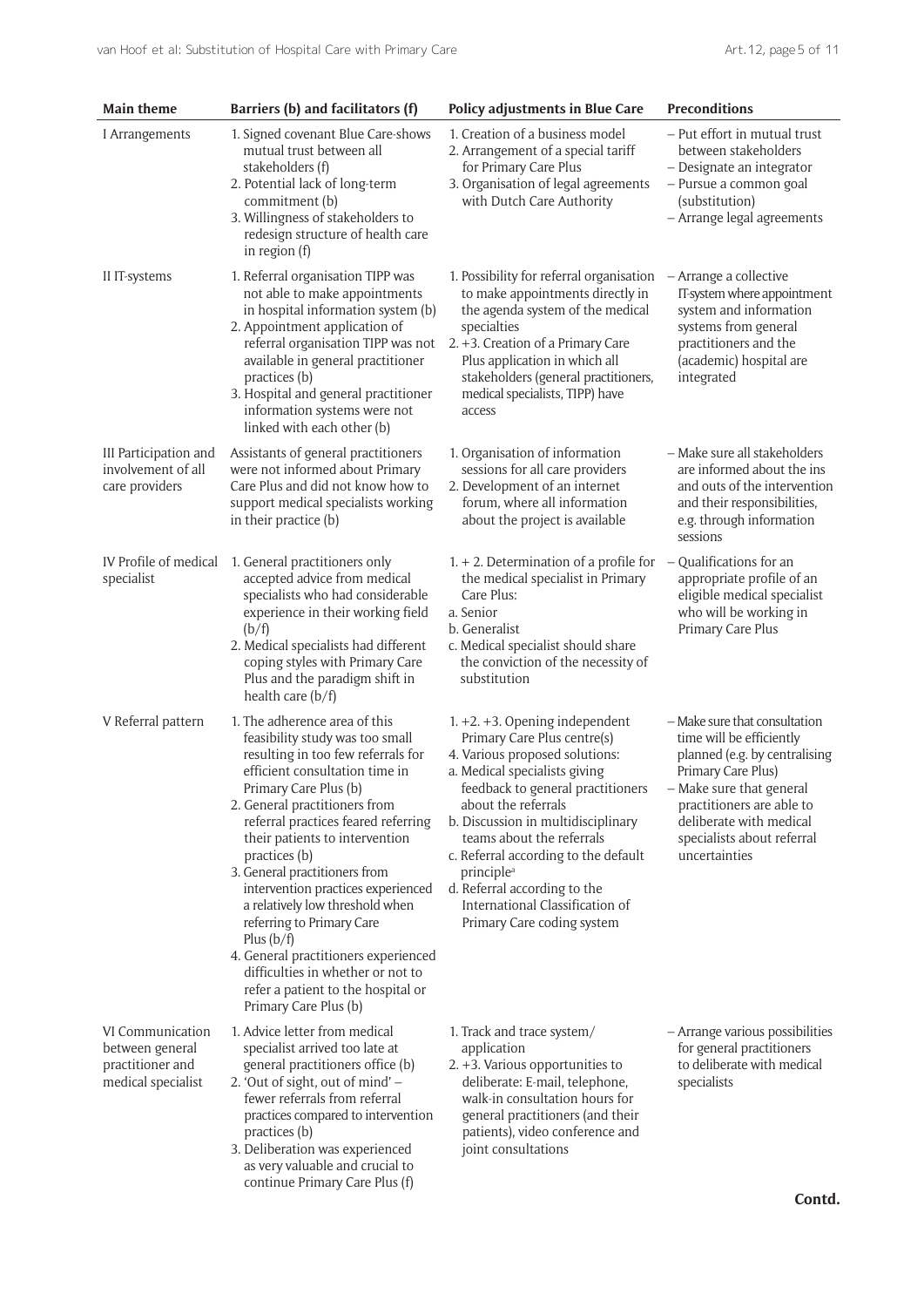| <b>Main theme</b>                                             | Barriers (b) and facilitators (f)                                                                                                                                                                                                                                                                                                                                                                                                                       | Policy adjustments in Blue Care                                                   | <b>Preconditions</b>                                                                                                                                                                                                                                                                                                                                                                                                                                       |
|---------------------------------------------------------------|---------------------------------------------------------------------------------------------------------------------------------------------------------------------------------------------------------------------------------------------------------------------------------------------------------------------------------------------------------------------------------------------------------------------------------------------------------|-----------------------------------------------------------------------------------|------------------------------------------------------------------------------------------------------------------------------------------------------------------------------------------------------------------------------------------------------------------------------------------------------------------------------------------------------------------------------------------------------------------------------------------------------------|
| <b>VII Arrangements</b><br>regarding diagnostic<br>procedures | 1. Uncertainty about the<br>responsibility for requesting<br>diagnostics (b)<br>2. Different diagnostic facilities for<br>specialists available in general<br>practitioner practices (b)<br>3. Not enough diagnostic tools<br>available in Primary Care Plus<br>depending on the medical<br>specialty (b)<br>4. No access to diagnostic results<br>if diagnostic tests were being<br>performed in organisations other<br>than the academic hospital (b) | 2. Opening Primary Care Plus cen-<br>tres where diagnostic tools<br>are available | - Create a diagnostics<br>protocol, in which<br>responsibilities are defined<br>$-$ The cooperating<br>laboratory/organisation<br>where diagnostics are<br>performed should be<br>defined<br>- Consider which medical<br>specialties are eligible for<br>Primary Care Plus<br>- To avoid double diagnostic<br>requests, medical specialists<br>should have access to<br>previous diagnostic results,<br>also from organisations<br>other than the hospital |

**Table 1:** Overview of main themes, barriers and facilitators, policy adjustments in Blue Care and preconditions of Primary Care Plus.

a Default principle: All patients who need a referral are eligible for Primary Care Plus unless they need acute care or the facilities of the hospital.

(e.g. assistants) were involved and informed about the ins and outs of the project (see **Table 1** 'III'). This sometimes resulted in unfamiliarity with medical specialists working in their general practitioner practice, and in unawareness about how to act when patients did not show up for an appointment. As a solution, the steering committee organised information sessions for care providers and gave the assignment to build an internet forum where information about the project is placed. A precondition to start with Primary Care Plus is that all parties involved should be aware of the ins and outs of the intervention and their responsibilities and be kept informed about these responsibilities.

#### **Profile of medical specialist**

Some general practitioners mentioned their concern in interviews and meetings of the users' council about the profile of the medical specialist working in Primary Care Plus (**Table 1** 'IV'). Those general practitioners rather took advice from experienced medical specialists than from unexperienced specialists. Others were particularly positive about a junior medical specialist in their practice because he was willing to work according to the substitution model, and put a lot of effort in the project. All stakeholders agreed that the attitude of medical specialists should be in line with the substitution model following a generalised approach to assure that he/she does not use Primary Care Plus as a certain referral station for hospital care. In a hospital, specialists work according to the principle of people being ill until proven otherwise, while in Primary Care Plus they should work according to the belief of people being healthy until proven otherwise. This required a shift in thinking and a certain level of experience. The steering committee formulated a profile for medical specialists working in Primary Care Plus based on a generalist approach and seniority with several years of experience. A precondition is to create qualifications for an

appropriate profile of an eligible medical specialist in Primary Care Plus.

#### **Referral pattern**

At the organisational level, an important issue threatening the introduction of Primary Care Plus was related to the inefficient and limited use of consultation hours due to the small scale (see **Table 1** 'V'), leading to resistance, especially from dermatologists and orthopaedics. They mentioned not continuing the project if a medical specialist had to come to a general practitioner practice for only one patient. Notes from the users' council revealed that participating referral general practitioners did not use Primary Care Plus although they acknowledged the advantages, because they were afraid of losing patients when referring to a medical specialist in another general practitioner practice. Another threat was the relatively low threshold for intervention general practitioners to refer to Primary Care Plus. General practitioners stated that working together within a general practitioner practice resulted in good working relations between general practitioners and medical specialists leading initially to more referrals; patients about whom the general practitioner felt insecure were now referred to the medical specialist instead of treated by the general practitioner him/herself. To fill consultation time efficiently and to avoid the overuse of care due to close working relations, the steering committee came up with the concept of independent Primary Care Plus centres. Here, medical specialists would work in a neutral environment without general practitioners in their direct surrounding. Although some general practitioners were positive about this decision, other general practitioners mentioned they were afraid of losing their close contact between general practitioners and medical specialists and hence knowledge transfer.

Another issue is the difficulty and uncertainty general practitioners experienced in referring eligible patients to Primary Care Plus. As a result, medical specialists sometimes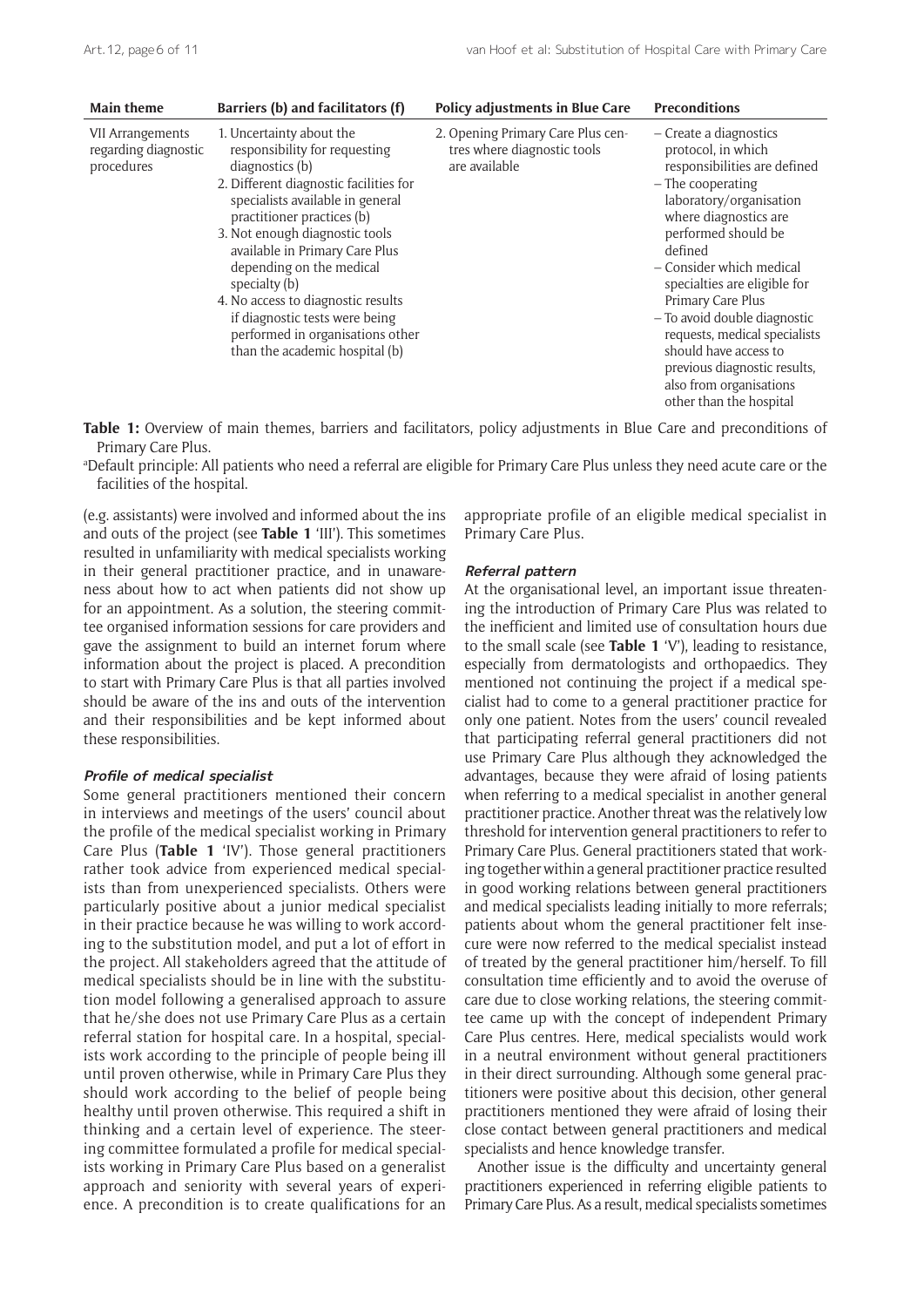saw patients in Primary Care Plus who should have been referred directly to hospital care or who could have been treated by the general practitioner him/herself. Proposed solutions of the steering committee were creating possibilities for general practitioners to deliberate with medical specialists about referral uncertainties, referring according to the default principle (all referrals to Primary Care Plus, unless they need acute care and the facilities of the hospital), and using the International Classification for Primary Care coding system for selecting eligible patients. In the last option, ICPC codes of non-complex complaints and symptoms are identified, and when a general practitioner enters such a code in his/her information system, this referral will automatically be converted to a Primary Care Plus referral.

In addition, cardiologists reported that too few patients were eligible for consultations in Primary Care Plus because the majority of the cardiology patients entered the care system with acute problems. Therefore, the department of cardiology is considering an alternative appearance of Primary Care Plus in which stable chronic cardiac patients will have control consultations in Primary Care Plus instead of in the hospital. Preconditions to facilitate referrals are creating possibilities to deliberate between general practitioners and medical specialists and the efficient use of consultation time in order to give Primary Care Plus the right to exist.

#### **Communication between general practitioner and medical specialist**

Intervention general practitioners were particularly positive about having the medical specialist in their direct surrounding creating opportunities to deliberate about patients and uncertainties (see Table 1 'VI'). However, in the users' council, general practitioners noted some communication problems. Medical specialists had to send their advice letter meant for the general practitioner first to their hospital information system before releasing the letter to the general practitioner, resulting in delayed advice for general practitioners and uncertainty about whether follow-up action was expected. As a solution, the steering committee decided that medical specialists should dispatch the advice letter to the general practitioner before sending the medical information to their hospital information system. The Primary Care Plus steering committee wanted to maintain the positive side of deliberating with medical specialists organising 'joint consultation hours' in the Primary Care Plus centres. Joint consultation is a consultation where several general practitioners are able to examine and discuss their patients with a medical specialist at the same time [19]. Another possibility is to make telephone appointments with medical specialists. A general precondition for implementing Primary Care Plus is to arrange at least one possibility, but preferably more possibilities, for general practitioners to deliberate with medical specialists.

#### **Arrangements regarding diagnostic procedures**

The last theme regarded the arrangements for diagnostic procedures (see **Table 1** 'VII'). The premise of the Primary Care Plus project was that general practitioners would remain medically responsible for the patient. However, general practitioners and medical specialists believed that they both should be able to make diagnostic requests, depending on who would discuss the test results with the patient. In addition, specialists experienced variability in the availability and the type of facilities in general practitioner practices. Some general practitioners had various diagnostic tools in their practice (e.g. needles, urine jars, instruments to take biopsies) but were reluctant to make them available to medical specialists. Cardiologists and orthopaedics experienced a deficiency of available diagnostic tools in Primary Care Plus. ECG devices were lacking for cardiology and orthopaedics needed an X-ray to be able to diagnose patients. Neurologists and internists mentioned that they requested fewer diagnostic tests in Primary Care Plus compared with usual hospital care.

Furthermore, general practitioners had different diagnostic collaboration partners for performing diagnostic tests, and medical specialists only had access to the results of tests performed in the academic hospital. This resulted in a discussion between general practitioners and medical specialists about where to perform diagnostic tests. To solve these disagreements and insecurities regarding diagnostic procedures, the Primary Care Plus consulting rooms in the Primary Care Plus centre(s) will be decorated and facilitated by medical specialty. However, the uncertainties regarding responsibilities for requesting diagnostic tests and the co-operating diagnostic laboratories remained. As a precondition a diagnostic protocol should be defined.

# **Discussion**

# **Main findings**

This study uncovered a number of issues regarding the implementation of Primary Care Plus. For some barriers, policy adjustments were made, nevertheless some barriers remained. To successfully implement a quality improvement intervention on the Triple Aim parameters, there is a need for an initiator and promoter who inspire others and a need to obtain top-down approval by the boards of involved organisations [7]. Mutual trust is essential for achieving that. The Blue Care region is characterised by a long history of collaboration between primary and hospital care which resulted in several healthcare innovations [24, 25]. Care in Development and the academic hospital Maastricht acknowledged their integrators role. They felt social responsibility for effective deployment of available health resources according to the Triple Aim principle and therefore designed the covenant Blue Care and negotiated with health insurance companies about a special tariff for Primary Care Plus. A tariff for Primary Care Plus, lower than for hospital care, seems reasonable. However, to accomplish 'real substitution', the (academic) hospital (Maastricht) should perform care in Primary Care Plus without compensating the potential volume loss and consequently decreasing incomes. However, dedication to the Blue Care-thought is not enough. If Primary Care Plus constitutes substitution, a decline in the number of patients referred to the hospital will be the result. As a solution, health insurance companies should come to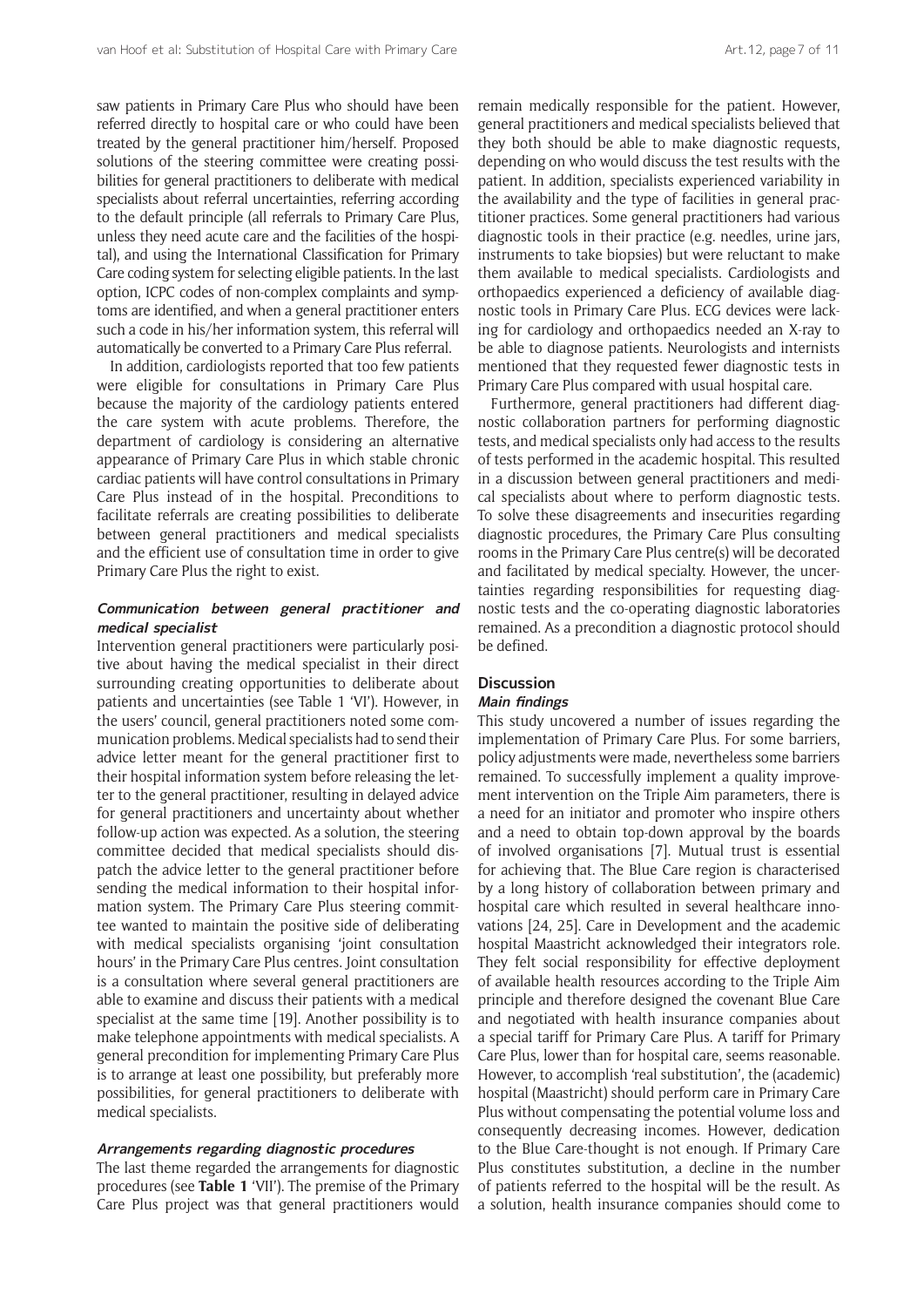an agreement with the academic hospital to alleviate the decline in revenues. Such an agreement is lacking at the moment, making the long-term commitment of the academic hospital Maastricht to the Primary Care Plus project breakable. Furthermore, literature shows that successful integrated care could only be accomplished by sharing financial structures between organisations which try to achieve integrated care [26]. The agreement mentioned above could therefore be an intermediate solution in overcoming fragmented financial structures and in reducing the threat of not accomplishing successful integrated care in Blue Care.

#### **Reflection with existing literature**

Working in cooperation projects requires a representative formation of stakeholders who share the personal belief in project goals [27]. This means that particularly the shared conviction of substitution is an important precondition in the profile of medical specialists working in Primary Care Plus. The dedication to a Primary Care Plus intervention and having the conviction of substitution may be an issue in the case of medical specialists working in general partnerships and revenues decline due to substitution. For them, this could have a major impact because they work according to the principle of fee for service while medical specialists in academic hospitals earn a fixed salary.

A crucial precondition for the success of Primary Care Plus is the efficient use of consultation hours and time of medical specialists. A system that works properly with efficient planning contributes to and supports an effective system of primary health care [28]. In other European countries, outreach clinics have been a topic for research. The proposed model in which specialists conduct Primary Care Plus consultations in independent Primary Care Plus centres closely resembles this care form. Literature has shown that without efficient planning and efficient use of consultation hours, outreach clinics could not be cost effective [11, 29, 30]. It is therefore essential to have an adherence area that provides enough patients for efficient use of consultation hours and thus efficient planning. In Blue Care, performing Primary Care Plus in independent centres is expected to solve the inefficient use of consultation hours. Some literature showed that care in outreach clinics leads to shorter waiting times, fewer follow-up visits and a higher level of satisfaction with clinical processes. However, care in outreach clinics can also lead to increased healthcare costs [10, 12, 31], and additional overhead costs [32].

The fear of losing the close relationship between general practitioners and medical specialists in Primary Care Plus centres is not irrelevant according to the literature since the direct communication between general practitioners and medical specialists seemed to have positive influence on the perceived quality of care and health outcomes compared to a system where medical specialists work in a primary care setting without direct contact with general practitioners [15, 32, 33]. As a replacement, the steering committee opted for joint consultation models

[16, 17, 19]. The question is whether these models are enough to fill the gap of losing direct communication between general practitioners and medical specialists. Future research should determine whether these concerns are justified.

This study showed that general practitioners experienced a problem with referring patients to the correct place for care, i.e. Primary Care Plus or the hospital. A group of patients was referred to hospital care while they belonged in Primary Care Plus and vice versa. Essential for achieving effective and efficient substitution is to select the appropriate patient population that requires low complex care without needing the facilities of the hospital. Without this proper selection, Primary Care Plus can become an intermediate station between Primary Care Plus and hospital care. General practitioners should thus be able to deliberate with medical specialists about referral uncertainties. Future research is needed to determine whether a learning effect for general practitioners occurs. The suggestion of the steering committee to select patients according to the International Classification of Primary Care coding system contrasts with the idea of the general practitioner as a gatekeeper as general practitioners lose their autonomy in referring patients to specialist care. It is therefore questionable whether this is the correct solution for this problem.

The specialty of cardiology seemed to not be suitable for Primary Care Plus in its current application. Furthermore, cardiologists and orthopaedics needed more diagnostic facilities than currently available in Primary Care Plus. The current approach of Primary Care Plus with minimal diagnostic facilities makes it questionable if all medical specialties are suitable. Future research should confirm whether the assumption by neurologists and internists that they requested less diagnostic tests in Primary Care Plus is true. The joint consultation model showed that patients underwent fewer diagnostic tests in the intervention group compared to the patients who received hospital care [16, 17].

#### **Strengths and limitations**

In contrast with other studies on shifting health care or shared care between primary and hospital care, the scope of this study was on strengthening the cooperation and substitution in a population management setting, while many other studies focused only on specific disease management programmes [34–37]. This makes the social and scientific relevance stronger.

This study used a qualitative responsive approach with different resources and a member check which resulted in increased reliability and internal validity [18]. However, this study provided no insight yet into referral patterns and the Triple Aim outcomes for Primary Care Plus. In addition, one should keep in mind that this region has some specific characteristics (only one primary care organisation, one (academic) hospital, a long tradition of collaboration). This means that some region specific results cannot be extrapolated to other regions in the Netherlands and beyond.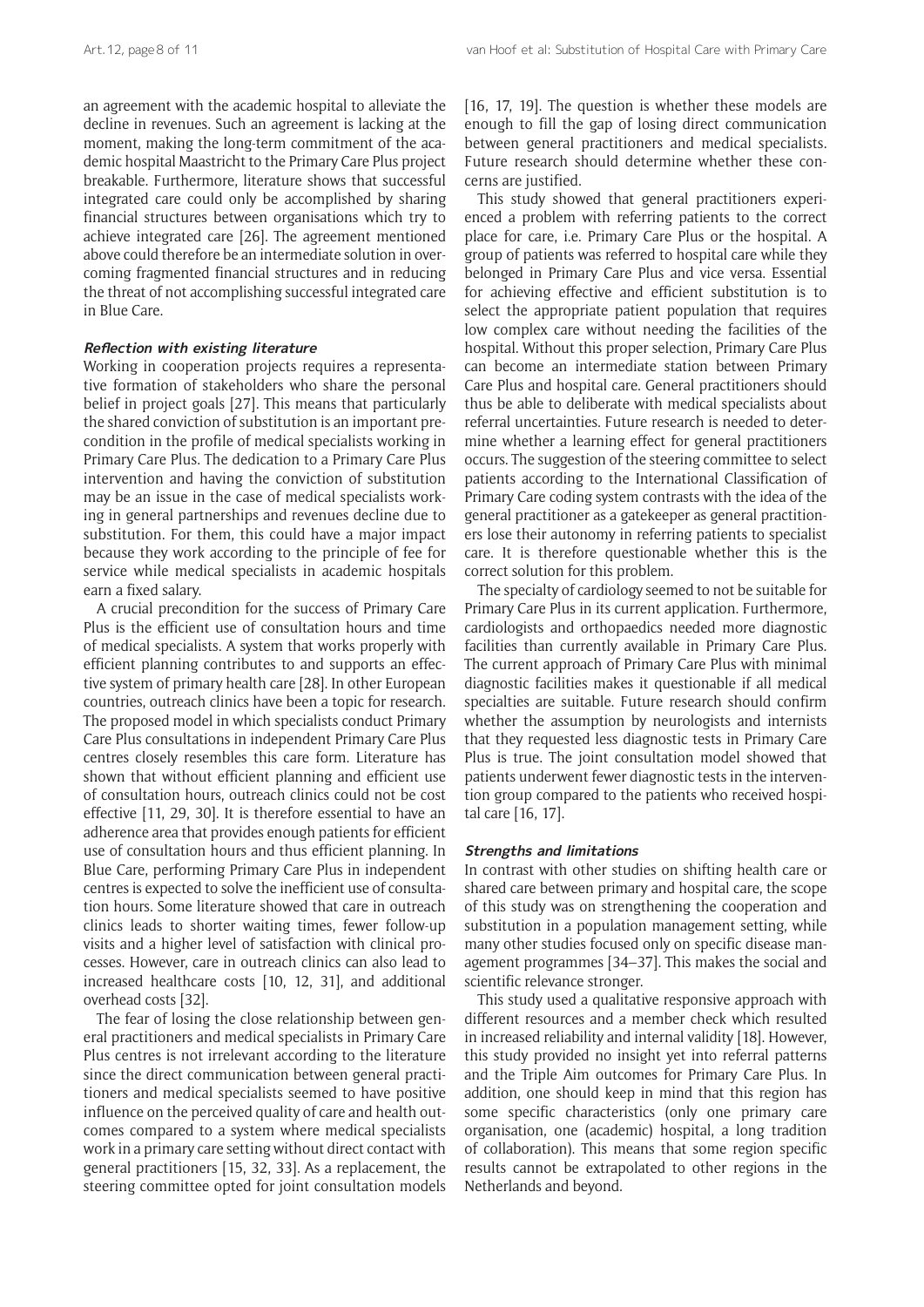#### **Future research**

Therefore, in the coming years, the 'Academic Collaborative Centre for Sustainable Care' of Maastricht University will focus not only on the Triple Aim outcomes in Blue Care but will also monitor and evaluate other initiatives in the South of Limburg using different kinds of Primary Care Plus interventions. Effort will be placed in the development of implementation protocols for Primary Care Plus, dependent on the Primary Care Plus model and the context of the region.

#### **Conclusion**

The findings of this study on the barriers, facilitators and necessary preconditions of Primary Care Plus resulted in relevant input for changing the design of substituting hospital care with primary care in the context of 'Blue Care'. With an observational study design using mixed methods, we will monitor and evaluate whether this new approach of placing medical specialists in Primary Care Plus centres outside the venue of the hospital will result in Triple Aim objectives. Other initiatives in the South of Limburg using different kinds of Primary Care Plus interventions will be subject to research in the near future as well. Best practices will be developed by comparing all these different initiatives with the intention of making health care sustainable for future generations.

#### **Competing Interests**

The authors declare that they have no competing interests.

#### **Reviewers**

**Corinne Kyriacou**, PhD, MPH, Associate Professor, Graduate Director, Master of Public Health and Master of Science in Community Health Programs, Hofstra University, New York, USA

**Christos Lionis**, MD PhD FRCGP (Hon), Professor of General Practice and Primary Health Care, University of Crete, Heraklion, Crete, Greece

**Mie Morikawa**, Chief Senior Researcher, National Institute of Public Health, Japan

#### **References**

- 1. **OECD. Health policies and data.** 2014. [cited 2014 17 December]. Available from: [http://www.oecd.](http://www.oecd.org/els/health-systems/health-spending-starts-to-rise-but-remains-weak-in-europe.htm) [org/els/health-systems/health-spending-starts-to](http://www.oecd.org/els/health-systems/health-spending-starts-to-rise-but-remains-weak-in-europe.htm)[rise-but-remains-weak-in-europe.htm](http://www.oecd.org/els/health-systems/health-spending-starts-to-rise-but-remains-weak-in-europe.htm).
- 2. **Ewijk, C, Horst van der, A** and **Besseling, P.** The future of health care. The Hague: CPB Dutch Office for Economic Policy Analysis; 2013.
- 3. **Rijksoverheid.** [Dutch Government]. Naar beter betaalbare zorg. Rapport Taskforce Beheersing Zorguitgaven. [To more affordable care. Report Taskforce Control Healthcare Expenditures.] 2012 Ministerie van Volksgezondheid, Welzijn en Sport.'s-Gravenhage: Rijksoverheid; 2012. [Ministry of Health, Welfare and Sport]; 2012. [in Dutch].
- 4. **Actiz, CSO, GGD, GGZNederland, KNMG, LHV, LVG, NFU, NPCF, NVZ, Orde van Medisch Specialisten, VGN, V&VN** and **Zorgverzekeraars**

**Nederland.** De agenda voor de zorg. Aanbod aan politiek en samenleving van het zorgveld. [The agenda for care. An offer to politics and society of the healthcare sector.] 2012. [in Dutch].

- 5. **Ministerie van Volksgezondheid, Welzijn en Sport.** (2013: [in Dutch]), Onderhandelingsresultaten Schippers met ziekenhuizen, medisch specialisten, zelfstandige behandelcentra, GGZ en huisartsen. [Negotiation results of Minister Schippers with hospitals, medical specialists, independent treatment centres, mental health care and GPs.]. Ministerie van Volksgezondheid, Welzijn en Sport. 's-Gravenhage; 2013. [in Dutch].
- 6. **Schulpen, G, Meerlo, R, Uden van, C, Dekkers, T, Hees van, A** and TBlauwe Zorg. Regio-experiment voor duurzame zorg in Maastricht en Heuvelland. [Blue Care. Region experiment for sustainable health care in Maastricht and Heuvelland.]. Maastricht: ZIO, VGZ and Huis voor de Zorg; 2012. [in Dutch].
- 7. **Berwick, DM, Nolan, TW** and **Whittington, J.** The triple aim: care, health, and cost. *Health Affairs*. 2008; 27(3): 759–69. DOI: [http://dx.doi.](http://dx.doi.org/10.1377/hlthaff.27.3.759) [org/10.1377/hlthaff.27.3.759](http://dx.doi.org/10.1377/hlthaff.27.3.759)
- 8. **Bisognano, M** and **Charles, K.** Leadership for the triple aim. Three-pronged framework helps executives lead quality initiatives. *Healthcare Execution*. 2012; 27(2): 80–82.
- 9. **Bisognano, M** and **Kenney, C.** Pursuing the triple aim: seven innovators show the way to better care, better health, and lower costs. San Francisco, CA: John Wiley & Sons; 2012.
- 10. **Bailey, JJ, Black, ME** and **Wilkin, D.** Specialist outreach clinics in general practice. *British Medical Journal*. 1994; 308(6936): 1083–6. DOI: [http://](http://dx.doi.org/10.1136/bmj.308.6936.1083) [dx.doi.org/10.1136/bmj.308.6936.1083](http://dx.doi.org/10.1136/bmj.308.6936.1083)
- 11. **Bond, M, Bowling, A, Abery, A, McClay, M** and **Dickinson, E.** Evaluation of outreach clinics held by specialists in general practice in England. *Journal of Epidemiology & Community Health*. 2000; 54(2): 149–56. DOI: [http://dx.doi.org/10.1136/](http://dx.doi.org/10.1136/jech.54.2.149) [jech.54.2.149](http://dx.doi.org/10.1136/jech.54.2.149)
- 12. **Bowling, A** and **Bond, M.** A national evaluation of specialists' clinics in primary care settings. *British Journal of General Practice*. 2001; 51(465): 264–9.
- 13. **Bowling, A, Stramer, K, Dickinson, E, Windsor, J** and **Bond, M.** Evaluation of specialists' outreach clinics in general practice in England: process and acceptability to patients, specialists, and general practitioners. *Journal of Epidemiology & Community Health*. 1997; 51(1): 52–61. DOI: [http://dx.doi.](http://dx.doi.org/10.1136/jech.51.1.52) [org/10.1136/jech.51.1.52](http://dx.doi.org/10.1136/jech.51.1.52)
- 14. **Gosden, T, Black, M, Mead, N** and **Leese, B.** The efficiency of specialist outreach clinics in general practice: is further evaluation needed? *Journal of Health Services Research & Policy*. 1997; 2(3): 174–9.
- 15. **Gruen, R, Weeramanthri, T, Knight, S** and **Bailie, R.** Specialist outreach clinics in primary care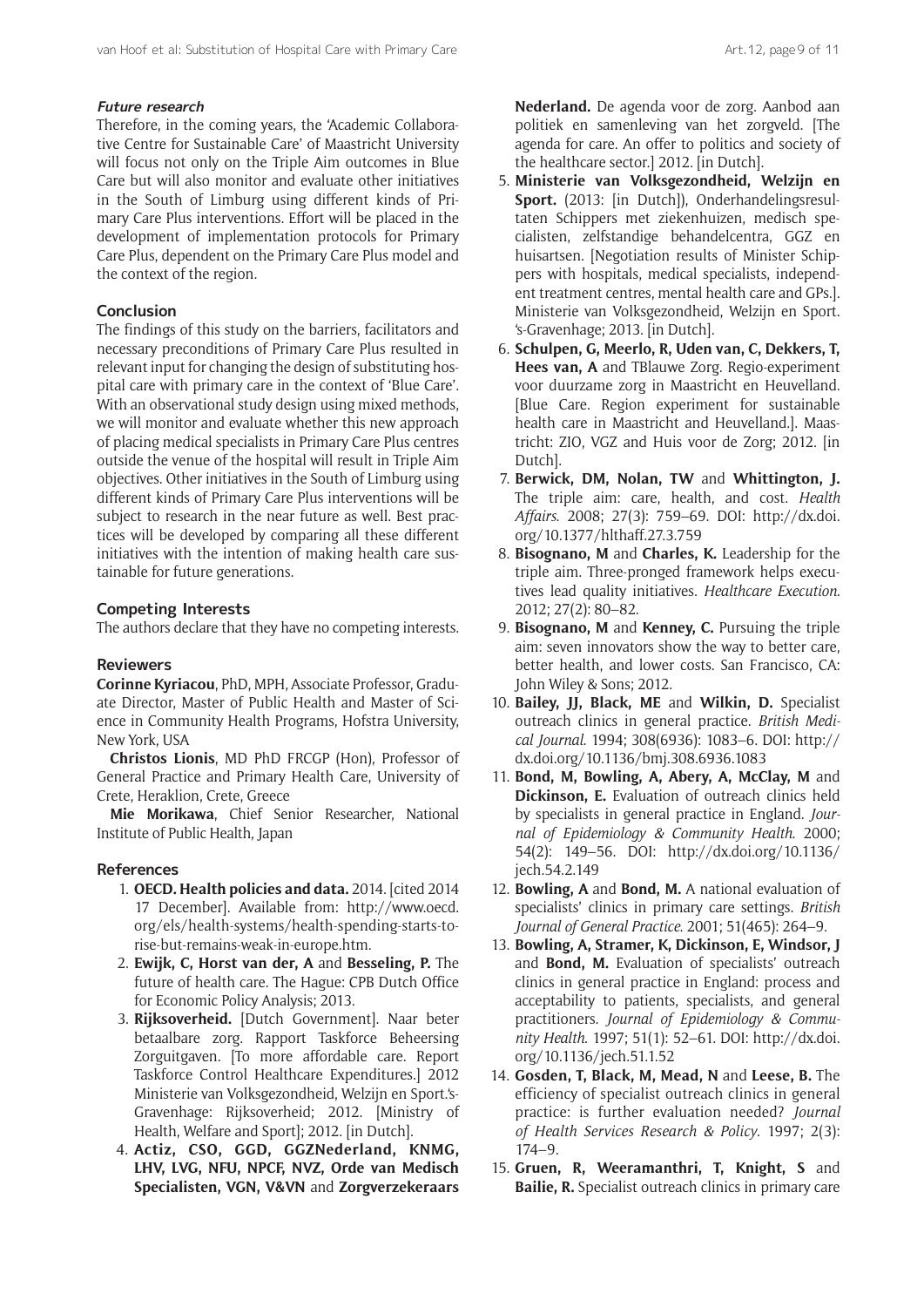and rural hospital settings (Cochrane Review). *Community Eye Health Journal*. 2006; 19( 58): 31.

- 16. **Vierhout W, Knottnerus J, Crebolder H, Wesselingh-Megens A, Beusmans G, Ooij van A,** et al. Effectiveness of joint consultation sessions of general practitioners and orthopaedic surgeons for locomotor-system disorders. *The Lancet* 1995; 346(8981): 990–4. DOI: [http://dx.doi.org/10.1016/](http://dx.doi.org/10.1016/S0140-6736%2895%2991686-5) [S0140-6736\(95\)91686-5](http://dx.doi.org/10.1016/S0140-6736%2895%2991686-5)
- 17. **Vlek, J, Vierhout, W, Knottnerus, J, Schmitz, J, Winter, J, Wesselingh-Megens, A,** et al. A randomised controlled trial of joint consultations with general practitioners and cardiologists in primary care. *British Journal of General Practice*. 2003; 53(487): 10–12.
- 18. **Hulscher, M, Laurant, M** and **Grol, R.** Process evaluation on quality improvement interventions. *Quality and Safety in Health Care*. 2003; 12(1) 40–6. DOI: <http://dx.doi.org/10.1136/qhc.12.1.40>
- 19. **Schulpen, G, Vierhout, W, Heijde van der, R, Landewe, R, Winkens, R** and **Linden van der, S.** Joint consultation of general practitioner and rheumatologist: does it matter? *Annals of the rheumatic diseases*. 2003; 62(2): 159–61. DOI: [http://dx.doi.](http://dx.doi.org/10.1136/ard.62.2.159) [org/10.1136/ard.62.2.159](http://dx.doi.org/10.1136/ard.62.2.159)
- 20. **Hsieh, H** and **Shannon, SE.** Three approaches to qualitative content analysis. *Qualitative Health Research*. 2005; 15(9): 1277–88. DOI: [http://dx.doi.](http://dx.doi.org/10.1177/1049732305276687) [org/10.1177/1049732305276687](http://dx.doi.org/10.1177/1049732305276687)
- 21. **Lincoln, Y** and **Guba, E.** Naturalistic inquiry. Newbury Park, CA: Sage Publications; 1985.
- 22. **Borst-Eilers, E** and **Sorgdrager, W.** Wet medischwetenschappelijk onderzoek met mensen. [Dutch Medical Research (Human Subjects) Act.]. Ministerie van Volksgezondheid, Welzijn en Sport. 's-Gravenhage; 1998. [in Dutch].
- 23. **Sorgdrager, W.** Wet van 22 mei 1997, houdende nieuwe regels omtrent de economische mededinging (Mededingingswet). [Act of 22 May 1997, laying down new rules on economic competition (Competition act).]. Gravenhage: Ministerie van Economische Zaken; 1997. [in Dutch].
- 24. **Schulpen, G.** The joint consultation of general practitioners and rheumatologists. *Research Institute for Extramural and Transmural Care*. Maastricht: Maastricht University; 2003.
- 25. **Vrijhoef, H, Spreeuwenberg, C, Eijkelberg, I, Wolffenbuttel, B** and **Merode van, G.** Adoption of disease management model for diabetes in region of Maastricht. *British Medical Journal*. 2001; 323(7319): 983. DOI: [http://dx.doi.org/10.1136/](http://dx.doi.org/10.1136/bmj.323.7319.983) [bmj.323.7319.983](http://dx.doi.org/10.1136/bmj.323.7319.983)
- 26. **Hardy, B, Mur-Veemanu, I, Steenbergen, M** and **Wistow, G.** Inter-agency services in England and The Netherlands. A comparative study of integrated care development and delivery. *Health Policy*.

1999; 48: 87–105. DOI: [http://dx.doi.org/10.1016/](http://dx.doi.org/10.1016/S0168-8510%2899%2900037-8) [S0168-8510\(99\)00037-8](http://dx.doi.org/10.1016/S0168-8510%2899%2900037-8)

- 27. **Koelen, MA, Vaandrager, L** and **Wagemakers, A.** The healthy alliances (HALL) framework: prerequisites for success. *Family Practice*. 2012; 29(suppl 1): 132–8. DOI: [http://dx.doi.org/10.1093/fampra/](http://dx.doi.org/10.1093/fampra/cmr088) [cmr088](http://dx.doi.org/10.1093/fampra/cmr088)
- 28. **Gruen, RL, Weeramanthri, TS** and **Bailie, RS.** Outreach and improved access to specialist services for indigenous people in remote Australia: the requirements for sustainability. *Journal of Epidemiology & Community Health*. 2002; 56(7): 517–21. DOI: <http://dx.doi.org/10.1136/jech.56.7.517>
- 29. **Gillam, S, Ball, M, Prasad, M, Dunne, H, Cohen, S** and **Vafidis, G.** Investigation of benefits and costs of an ophthalmic outreach clinic in general practice. *British Journal of General Practice* 1995; 45(401): 649–52.
- 30. **Helliwell, P.** Comparison of a community clinic with a hospital out-patient clinic in rheumatology. *Rheumatology*. 1996; 35(4): 385–8. DOI: [http://](http://dx.doi.org/10.1093/rheumatology/35.4.385) [dx.doi.org/10.1093/rheumatology/35.4.385](http://dx.doi.org/10.1093/rheumatology/35.4.385)
- 31. **Ayshford, C, Johnson, A** and **Chitnis, J.** What is the value of ENT specialist outreach clinics? *The Journal of Laryngology and Otology*. 2001; 115(6): 441–3. DOI: <http://dx.doi.org/10.1258/0022215011907965>
- 32. **Powell, J.** Systematic review of outreach clinics in primary care in the UK. *Journal of Health Services Research & Policy*. 2002; 7(3): 177–83. DOI: [http://](http://dx.doi.org/10.1258/135581902760082490) [dx.doi.org/10.1258/135581902760082490](http://dx.doi.org/10.1258/135581902760082490)
- 33. **Gruen, RL, Weeramanthri, TS, Knight, SE** and **Bailie, RS.** Specialist outreach clinics in primary care and rural hospital settings. *Cochrane Database of Systematic Reviews*. 2004; 1: CD003798.
- 34. **Drummond, N, Abdalla, M, Buckingham, J, Beattie, J, Lindsay, T, Osman, L,** et al. Integrated care for asthma: a clinical, social, and economic evaluation. *British Medical Journal*. 1994; 308(6928): 559–64. DOI:<http://dx.doi.org/10.1136/bmj.308.6928.559>
- 35. **Jolly, K, Bradley, F, Sharp, S, Smith, H, Thompson, S, Kinmonth, A,** et al. Randomised controlled trial of follow up care in general practice of patients with myocardial infarction and angina: final results of the Southampton heart integrated care project (SHIP). *British Medical Journal*. 1999; 318(7185): 706–11. DOI:<http://dx.doi.org/10.1136/bmj.318.7185.706>
- 36. **Rothman, AA** and **Wagner, EH.** Chronic illness management: what is the role of primary care? *Annals of Internal Medicine*. 2003; 138(3): 256–61. DOI: [http://dx.doi.org/10.7326/0003-4819-138-](http://dx.doi.org/10.7326/0003-4819-138-3-200302040-00034) [3-200302040-00034](http://dx.doi.org/10.7326/0003-4819-138-3-200302040-00034)
- 37. **Smith, SM, Allwright, S** and **O'Dowd, T.** Effectiveness of shared care across the interface between primary and specialty care in chronic disease management. *Cochrane Database of Systematic Reviews*. 2007; (3).